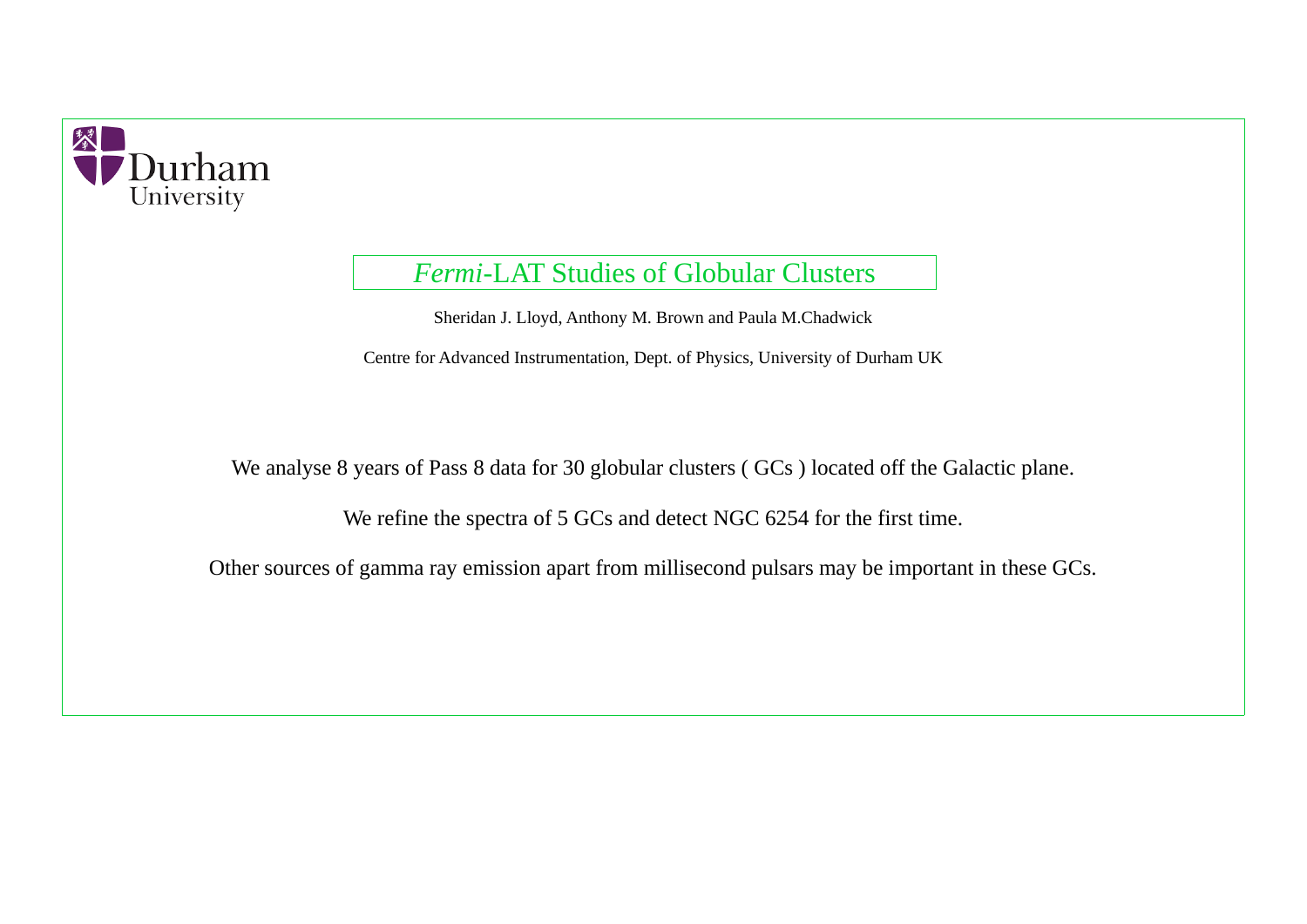## Introduction – Globular Clusters

#### Analysis Method

Our standard analysis uses 8.5 years of *Fermi* Pass 8 data from 4<sup>th</sup> Aug 2008 to  $28<sup>th</sup>$  Dec 2016 with source class photons and valid front and back converting events. A zenith angle  $90^{\circ}$  cut excludes photons from the Earth limb.

For reasons of processing speed, an initial cut down analysis method is used to determine significant gamma ray emitters using the Fermipy package with energy selection 100 MeV to 300 GeV and a 15° radius of Interest (ROI). Two iterations of the Fermipy GTAnalysis 'find sources' method is used to identify new power law sources with significance of at least 3σ . The 'optimize' method of the GTAnalysis object is then run. This loops over all model sources in the ROI and fits their normalization and spectral shape parameters and computes the test statistic (TS) of all sources in the ROI. Gamma ray sources within the tidal radius of the cluster are then analysed further to produce a spectral energy distribution.

The normalisation of all sources within 10° of the GC is freed and the source nearest to the GC center has default model

**The shape and normalisation parameters of all sources with** TS>25 (5σ significance) are individually fit using the

The fit method is run twice with an intervening 'find sources' step and a spectral energy distribution is generated using the

Detected globular clusters are re-analysed between 60 MeV to 300 GeV with a  $25^\circ$  Radius of Interest (ROI) and  $40^\circ$  source region width using the following steps and methods of the Fermipy GTAnalysis object:

After an initial Fermipy 'setup' and optimize step, the fit method is run. This is a likelihood optimisation method which executes a fit of all parameters that are currently free in the the model and updates the TS and predicted count (npred)

- values of all sources.
- parameters freed.
- GTAnalysis 'optimize' method.
- GTAnalysis 'sed' method.

(Fig  $1 - 6$ ). NGC 6254 is a new detection.

## Analysis Results

We detect 6 globular clusters (Table 2) and show their best fit SED

- All GCs to have a well defined absolute visual magnitude. central surface brightness and a known mass.
- Heliocentric distance for 25 of these GC are < 12.5 Kpc and < 19.3 Kpc for the rest.
- $\Box$   $|b| > 15^{\circ}$  to mitigate Galactic disc background uncertainties.

| Name            | Helio<br>Distance/kpc | lii    | bii      | Absolute<br>vmag | Core<br>radius | Central<br>surface<br>brightness | Mass<br>$\times 10^5$ M <sub>o</sub> | <b>MSP</b><br>Count |
|-----------------|-----------------------|--------|----------|------------------|----------------|----------------------------------|--------------------------------------|---------------------|
| 47 TUC          | 4.5                   | 305.89 | $-44.89$ | $-9.42$          | 0.36           | 14.38                            | 7                                    | 25                  |
| E <sub>3</sub>  | 8.1                   | 292.27 | $-19.02$ | $-4.12$          | 1.87           | 23.1                             | 0.14                                 |                     |
| IC 4499         | 18.8                  | 307.35 | $-20.47$ | $-7.32$          | 0.84           | 20.9                             | 0.09                                 |                     |
| <b>NGC 288</b>  | 8.9                   | 151.28 | $-89.38$ | $-6.75$          | 1.35           | 20.05                            | 0.48                                 |                     |
| <b>NGC 362</b>  | 8.6                   | 301.53 | $-46.25$ | $-8.43$          | 0.18           | 14.8                             | 2.5                                  |                     |
| <b>NGC 1261</b> | 16.3                  | 270.54 | $-52.12$ | $-7.8$           | 0.35           | 17.73                            | 2.2                                  |                     |
| <b>NGC 1851</b> | 12.1                  | 244.51 | $-35.04$ | $-8.33$          | 0.09           | 14.25                            | 5.5                                  | $\mathbf 1$         |
| <b>NGC 1904</b> | 12.9                  | 227.23 | $-29.35$ | $-7.86$          | 0.16           | 16.02                            | 2.2                                  |                     |
| <b>NGC 2298</b> | 10.8                  | 245.63 | $-16.01$ | $-6.31$          | 0.31           | 18.9                             | 0.56                                 |                     |
| <b>NGC 4147</b> | 19.3                  | 252.85 | 77.19    | $-6.17$          | 0.09           | 17.38                            | 0.53                                 |                     |
| <b>NGC 4590</b> | 10.3                  | 299.63 | 36.05    | $-7.37$          | 0.58           | 18.81                            | 2.2                                  |                     |
| <b>NGC 5024</b> | 17.9                  | 332.96 | 79.76    | $-8.71$          | 0.35           | 17.38                            | 3.83                                 |                     |
| <b>NGC 5053</b> | 17.4                  | 335.7  | 78.95    | $-6.76$          | 2.08           | 22.03                            | 0.87                                 |                     |
| <b>NGC 5272</b> | 10.2                  | 42.22  | 78.71    | $-8.88$          | 0.37           | 16.64                            | 9.5                                  | 1                   |
| <b>NGC 5466</b> | 16                    | 42.15  | 73.59    | $-6.98$          | 1.43           | 21.61                            | 1.04                                 |                     |
| <b>NGC 5897</b> | 12.5                  | 342.95 | 30.29    | $-7.23$          | 1.4            | 20.53                            | 2.1                                  |                     |
| <b>NGC 6093</b> | 10                    | 352.67 | 19.46    | $-8.23$          | 0.15           | 15.11                            | $\mathbf{1}$                         |                     |
| <b>NGC 6121</b> | 2.2                   | 350.97 | 15.97    | $-7.19$          | 1.16           | 17.95                            | 0.67                                 | $\mathbf{1}$        |
| <b>NGC 6171</b> | 6.4                   | 3.37   | 23.01    | $-7.12$          | 0.56           | 18.94                            | 0.96                                 |                     |
| <b>NGC 6205</b> | 7.1                   | 59.01  | 40.91    | $-8.55$          | 0.62           | 16.59                            | 7.5                                  | $\mathbf{1}$        |
| <b>NGC 6218</b> | 4.8                   | 15.72  | 26.31    | $-7.31$          | 0.79           | 18.1                             | 1.44                                 |                     |
| <b>NGC 6254</b> | 4.4                   | 15.14  | 23.08    | $-7.48$          | 0.77           | 17.7                             | $\mathbf{1}$                         |                     |
| <b>NGC 6341</b> | 8.3                   | 68.34  | 34.86    | $-8.21$          | 0.26           | 15.47                            | $\overline{2}$                       |                     |
| <b>NGC 6362</b> | 7.6                   | 325.55 | $-17.57$ | $-6.95$          | 1.13           | 19.31                            | 0.5                                  |                     |
| <b>NGC 6723</b> | 8.7                   | 0.07   | $-17.3$  | $-7.83$          | 0.83           | 18.13                            | 1.96                                 |                     |
| <b>NGC 6752</b> | $\overline{4}$        | 336.49 | $-25.63$ | $-7.73$          | 0.17           | 14.88                            | 3.1                                  | 5                   |
| <b>NGC 6809</b> | 5.4                   | 8.79   | $-23.27$ | $-7.57$          | 1.8            | 19.36                            | 2.6                                  |                     |
| <b>NGC 7078</b> | 10.4                  | 65.01  | $-27.31$ | $-9.19$          | 0.14           | 14.21                            | 5.6                                  | 8                   |
| <b>NGC 7089</b> | 11.5                  | 53.37  | $-35.77$ | $-9.03$          | 0.32           | 15.78                            | $\mathbf{1}$                         |                     |
| <b>NGC 7099</b> | 8.1                   | 27.18  | $-46.84$ | $-7.45$          | 0.06           | 15.35                            | $\mathbf{1}$                         | $\overline{2}$      |

| Name                     | Offset<br>$(^\circ)$ | <b>TS</b>   | <b>Energy Flux</b><br>erg $cm^{-2}$ s <sup>-1</sup>                  | <b>Photon Flux</b><br>$cm^{-2} s^{-1}$                                      |
|--------------------------|----------------------|-------------|----------------------------------------------------------------------|-----------------------------------------------------------------------------|
| 47 Tuc<br><b>Ref</b> [2] | 0.021<br>0.028       | 5229<br>603 | $(2.54 \pm 0.08) \times 10^{-11}$<br>$(2.5 \pm 0.2) \times 10^{-11}$ | $(2.17 \pm 0.14) \times 10^{-8}$<br>$\pm$ 0.14) x 10 <sup>-8</sup><br>(2.9) |
| <b>NGC 6093</b>          | 0.051                | 94          | $(0.71 \pm 0.10) \times 10^{-11}$                                    | $(1.28 \pm 0.30) \times 10^{-8}$                                            |
| Ref [7]                  | 0.06                 | 27          | $(0.66 \pm 0.42) \times 10^{-11}$                                    | $(0.55 \pm 0.36) \times 10^{-8}$                                            |
| <b>NGC 6218</b>          | 0.007                | 42          | $(0.39 \pm 0.08) \times 10^{-11}$                                    | $(8.92 \pm 3.61) \times 10^{-9}$                                            |
| Ref [6]                  | 0.061                | 36          | $(0.35 \pm 0.07) \times 10^{-11}$                                    | $(5.28 \pm 2.44) \times 10^{-9}$                                            |
| <b>NGC 6254</b><br>(New) | 0.186                | 40          | $(0.38 \pm 0.08) \times 10^{-11}$                                    | $(6.33 \pm 2.23) \times 10^{-9}$                                            |
| <b>NGC 6752</b>          | 0.019                | 126         | $(0.57 \pm 0.06) \times 10^{-11}$                                    | $(1.23 \pm 0.23) \times 10^{-8}$                                            |
| Ref [7]                  | 0.078                | 49          | $(0.60 \pm 0.28) \times 10^{-11}$                                    | $(0.60 \pm 0.28) \times 10^{-8}$                                            |
| <b>NGC 7078</b>          | 0.266                | 56          | $(0.50 \pm 0.08) \times 10^{-11}$                                    | $(1.94 \pm 0.40) \times 10^{-8}$                                            |
| <b>Ref</b> [6]           | 0.062                | 49          | $(0.42 \pm 0.06) \times 10^{-11}$                                    | $(1.2 \pm 0.25) \times 10^{-8}$                                             |

*Table 2: Detected globular clusters with angular offset from ROI centre. ROI centre defined as GC RA and DEC from [1], Test Statistic (TS), Energy Flux and Photon Flux (Top in row) compared to previous determinations (bottom)*

Sub 100 MeV emission is detected in NGC 6752 at a minimum of 2.8 σ significance but is not reliably detected in the other GCs examined.

Local globular clusters have the following characteristics:

- The 155 known [1] globular clusters are bound, spherical stellar systems.
- They are old ( $\sim 10^{10}$  years), dust-free satellites of the Milky Way galaxy, characterised by dense cores of 100 to 1000 stars per cubic parsec and consequently high stellar encounter rates.
- Some GCs are noted for hosting populations of millisecond pulsars (MSPs) which arise from binary interactions. GCs may also contain central intermediate mass black holes or reside within dark matter halos.
- **MSPs are strong gamma sources emitting gamma rays** through curvature radiation and electron / positron pair production cascades in their magnetospheres.

25 GCs are significant gamma ray sources and a re-survey with the most up to date pass 8 *Fermi*-LAT data is likely to refine spectra further due to 1 - 7 years of further photon statistics since the last publications.

In addition the latest Pass 8 data release and tools of the *Fermi*-LAT now allow spectral analysis in the 60- 100 MeV range, for which no determinations have been made for any GC.

## Globular Cluster Selection

We select 30 local GC for analysis (Table 1) based on the following criteria:

*Table 1: GC Selection for analysis, Core Radius in arc mins, central surface brightness in V magnitudes/square arc sec*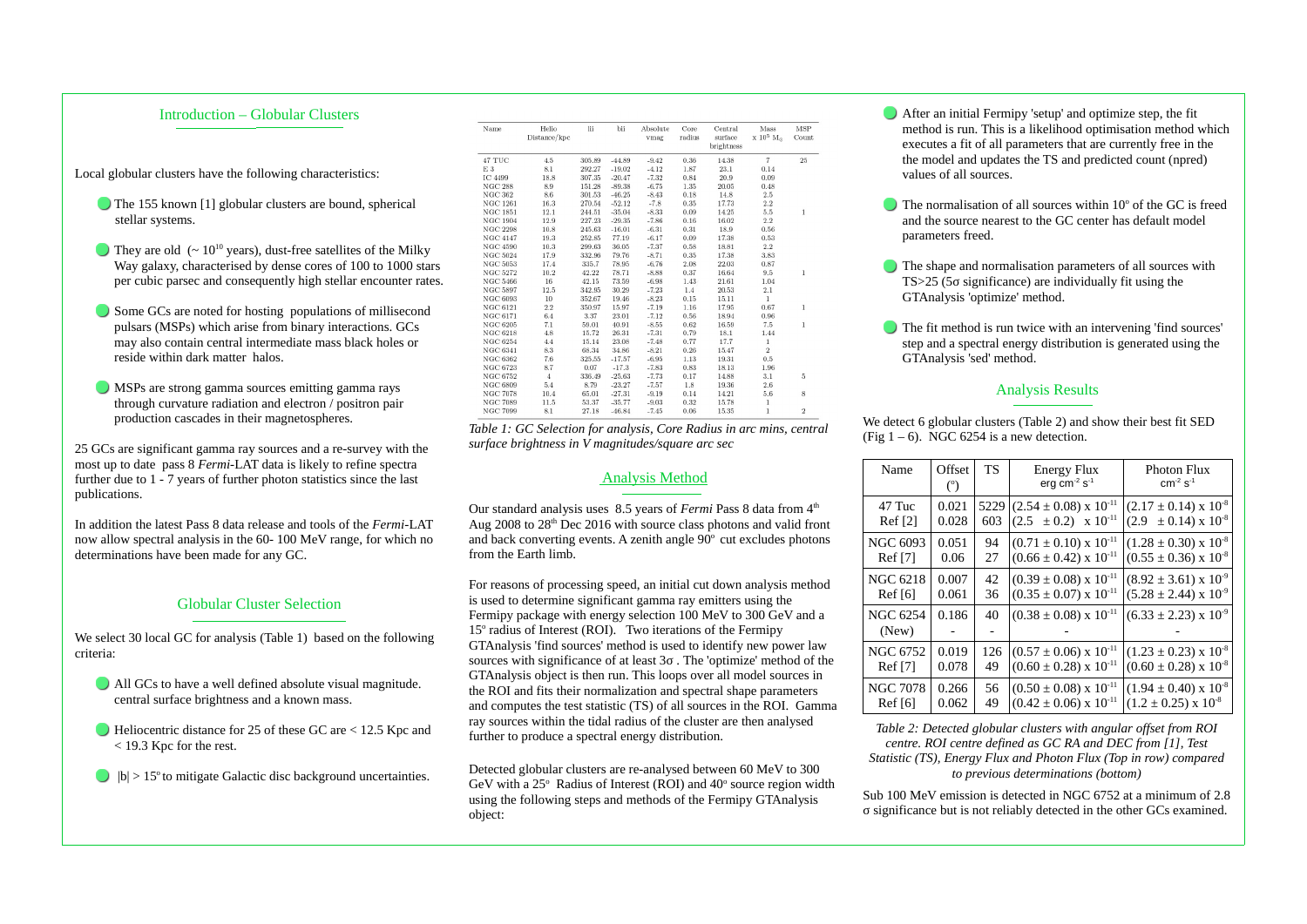

Selected Results – Spectral Energy Distributions and Spectral Models



We show SEDs for 4 GCs along with their spectral model parameters (Fig  $1 - 4$ ). These GCs are binned at 4 bins per decade of energy within a restricted energy range so that only significant points are fitted.

The flux bin upper limits for the SEDs in Fig  $1 - 4$  (shown as points with a downward pointing arrow) are determined at a confidence level of

5σ.

The range of TS values for the individual flux bins of each GC SED are

listed (Table 3):

| GC.             | Lowest TS | <b>Highest TS</b> |
|-----------------|-----------|-------------------|
| <b>NGC 6218</b> | 4.5       | 19.3              |
| <b>NGC 6093</b> | 6.6       | 30.1              |
| <b>NGC 6254</b> | 10.7      | 23.3              |
| <b>NGC 6752</b> | 24.6      | 76.2              |

*Table 3: TS value range for binned flux points in each GC SED.*

**Fig 1** NGC 6218 Power law with prefactor ( $3.3 \pm 1.1$ ) x  $10^{-13}$ , index  $-1.99 \pm 0.32$ , scale 1000.

## NGC 6254 (New Detection ) NGC 6752

The luminosity for each GC in the energy range 60 MeV to 300 GeV is

also calculated (Table 4):

| GC.             | $L_{\text{gamma 0.06} - 300 \text{ GeV}}$<br>(erg/s) |
|-----------------|------------------------------------------------------|
| <b>NGC 6218</b> | $(1.09 \pm 0.21) \times 10^{34}$                     |
| <b>NGC 6093</b> | $(8.50 \pm 1.14) \times 10^{34}$                     |
| <b>NGC 6254</b> | $(0.89 \pm 0.18) \times 10^{34}$                     |
| <b>NGC 6752</b> | $(1.10 \pm 0.19) \times 10^{34}$                     |

*Table 4: Luminosities of each GC plotted as a SED.*